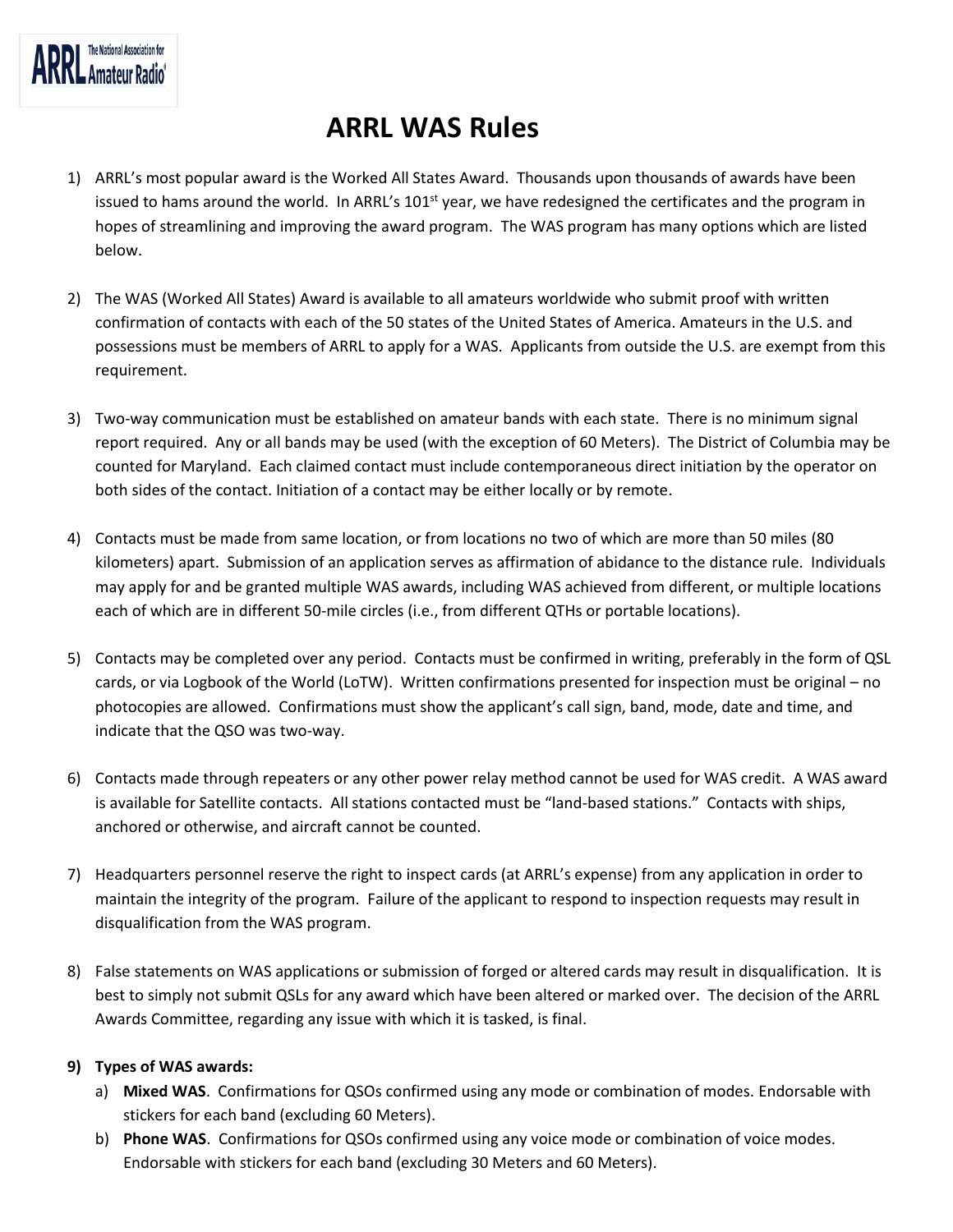- c) **CW WAS**. Confirmations for QSOs confirmed using CW. Endorsable with stickers for each band (excluding 60 Meters).
- d) **Digital WAS**. Confirmations for QSOs confirmed using any digital mode or combination of digital modes. Endorsable with stickers for each band (excluding 60 Meters), and for each digital mode (i.e., FT4, FT8, JT65, FSK441, PSK31, RTTY).
- e) **RTTY WAS**. Confirmations for QSOs confirmed using RTTY. Endorsable with stickers for each band (excluding 60 Meters).
- f) **Satellite WAS**. Confirmations for QSOs confirmed using any mode or combination of modes using any satellite.
- g) **5 Band WAS (5BWAS)**. Confirmations for QSOs using any mode with all of the 50 states on each of the following bands: 80 Meters; 40 Meters; 20 Meters; 15 Meters; and 10 Meters. The 5BWAS certificate may be endorsed with stickers for other bands (excluding 60 meters or 5 MHz). The 5BWAS plaque may be endorsed with metal plates for other bands.
- h) **2190 Meters**. Confirmations for QSOs confirmed using any mode or combination of modes. Endorsable with stickers for each mode.
- i) **630 Meters**. Confirmations for QSOs confirmed using any mode or combination of modes. Endorsable with stickers for each mode.
- j) **160 Meters**. Confirmations for QSOs confirmed using any mode or combination of modes. Endorsable with stickers for each mode.
- k) **50 MHz**. Confirmations for QSOs confirmed using any mode or combination of modes. Endorsable with stickers for each mode.
- l) **144 MHz**. Confirmations for QSOs confirmed using any mode or combination of modes. Endorsable with stickers for each mode.
- m) **222 MHz**. Confirmations for QSOs confirmed using any mode or combination of modes. Endorsable with stickers for each mode.
- n) **432 MHz**. Confirmations for QSOs confirmed using any mode or combination of modes. Endorsable with stickers for each mode.
- o) **1296 MHz**. Confirmations for QSOs confirmed using any mode or combination of modes. Endorsable with stickers for each mode.
- p) **SSTV**. Confirmations for QSOs confirmed using any mode or combination of modes. Endorsable with stickers for each mode.
- q) **23 CM**. Confirmations for QSOs confirmed using any mode or combination of modes. Endorsable with stickers for each mode.

# **10) Application instructions:**

- a) Please refer to the latest fees posted online or at the end of this document. QSLs, application forms and record sheets may be submitted to an approved ARRL Special Service Club HF Awards Manager (via mail or in person, please contact the Manager for instructions). ARRL Special Service Clubs may appoint HF Awards Managers whose names are posted online a[t http://www.arrl.org/was-card-checker-search](http://www.arrl.org/was-card-checker-search) Additionally, DXCC Card Checkers may, at their option, check WAS applications. DXCC Card Checkers are also listed at http://www.arrl.org/dxcc-cardchecker-search. Cards checked by an HF Awards Manager or DXCC Card Checker do not have to be sent to HQ. The Card Checker will send the edited and signed application form to HQ. The applicant should supply the postage and envelope to the Card Checker, at his/her instruction.
- b) In lieu of using a local Checker, you may send QSLs and applications to HQ for checking. All such applications sent to HQ must include sufficient postage to provide for safe return of the QSLs via trackable shipping. Please ensure that your QSLs are sorted in the same order in which they appear on the record sheet(s) so the Card Checker will not have to struggle with your application.